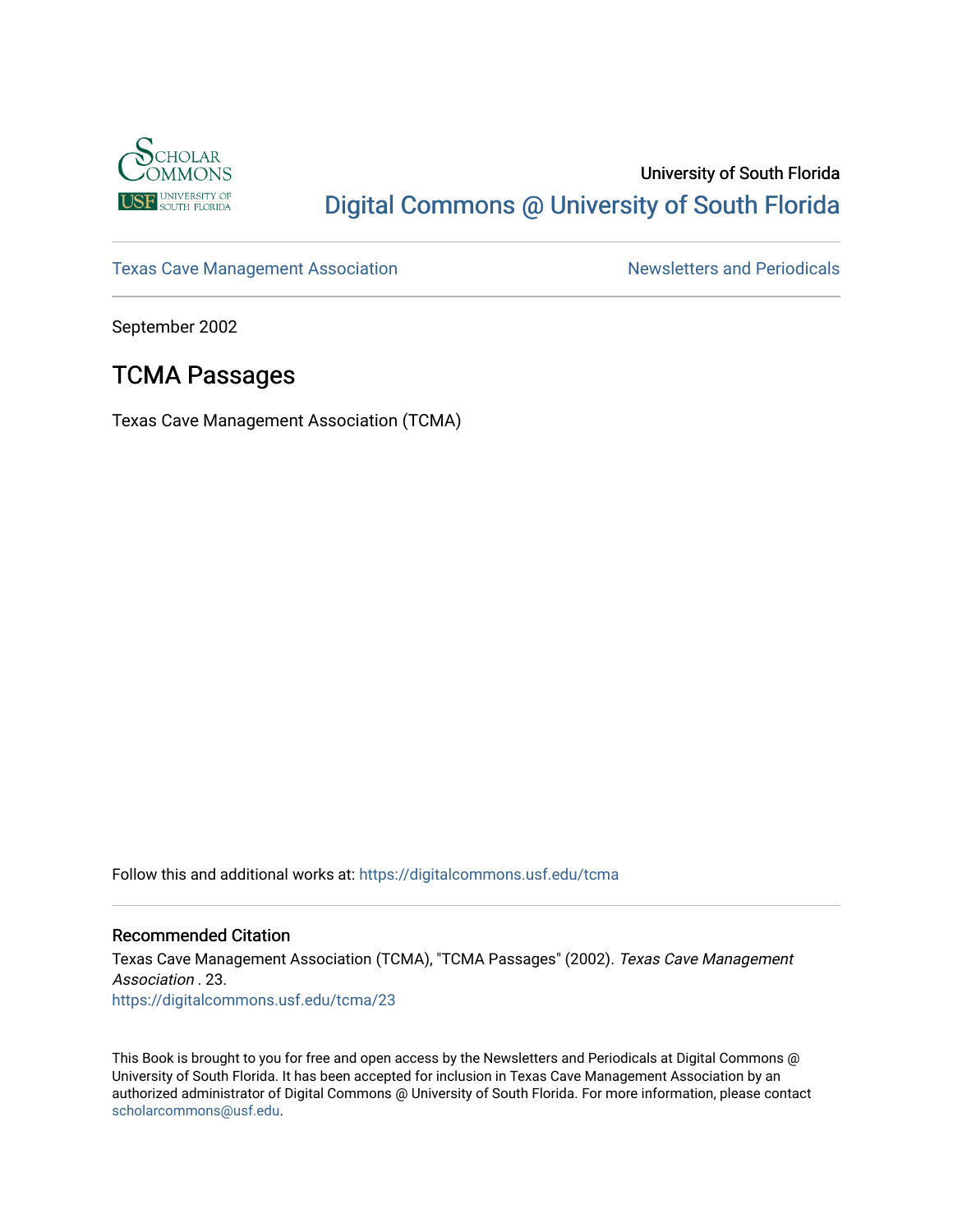

# **Western Oaks Karst Preserve Opens**

*by Julie Jenkins*

By the end of the day, about 400 people had walked the trail of the Western Oaks Karst Preserve, talking to exhibitors, visiting the caves and enjoying the day. To celebrate National Groundwater Awareness Week (March 17-23), staff members of the Barton Springs Edwards Aquifer Conservation District, located in Austin, along with the TCMA coordinated the grand opening of the preserve on March 23, 2002. The event was a huge success, not only due to the large number of visitors, but because of the overwhelming positive response from the those who came to learn about our local Austin karst and caves and in particular about the caves in their neighborhood.

The preserve occupies approximately 18 acres of land set aside as mitigation by Lumberman's Investments Corporation, Inc., developers of the New Villages of Western Oaks subdivision. Several small caves are located in the preserve, one of which is significant for its biology. Get Down Cave is home to the fast moving, elusive Rhadine Beetle, classified as a species of concern by US Fish and Wildlife. Equinox Cave, located in the bed of a tributary creek that runs the length of the preserve, is the primary recharge cave for the preserve. The TCMA has a long history with Lumberman's and has managed several caves in their Buttercup Creek subdivision located northwest of Austin in Cedar Park.



*Western Oaks Karst Preserve: This sign greets visitors to the preserve.*

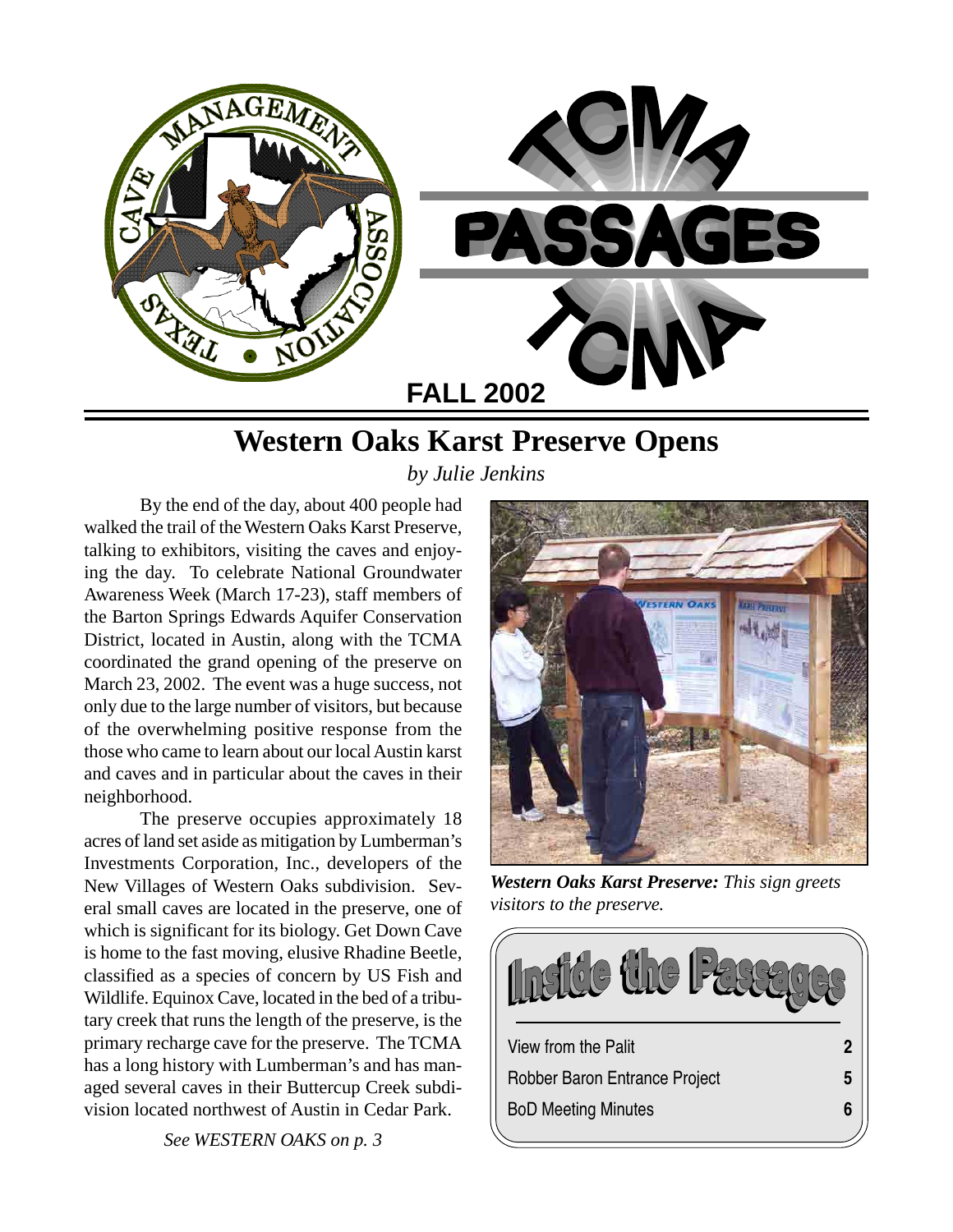# View from the Palit

### *by Linda Palit*

Sitting in front of the computer, I am throwing a rubber ducky for my dog, Ixta, trying to find words to communicate without a dozen cliché's. I sometimes feel like Ixta looks to me, chasing the same ducky as it is thrown over and over again making little or no progress. My "ducky" is preserving, protecting, and making more Texas cave accessible. Some times I have the perseverance of Ixta, chasing the duck over and over, bothering anybody to have them "throw it to me" and sometimes I am the onlooker wondering if doing all this movement is really getting nearer the goal. Ixta takes huge joy in the process, and I try to do the same, hoping that the result will also bring satisfaction.

So what is TCMA doing now, and for the last few years? We have:

• Purchased two caves in northwest Bexar County from the U.S. Marshals. Hopefully, they will provide a little caving and a little protection of an endangered environment.

- Developed a web page that is usually up and running, and provides some information about the organization and about caving.
- Learned more about conservation easements and ways to assist landowners in saving their caves and saving money.
- Developed a relationship with some conservation organizations such as The Nature Conservancy, making us able to investigate land looking for caves on their property.
- Continued educational initiatives concerning caves and their resources.

• Begun the process of re-gating Robber Baron Cave, stabilizing the entrance, and wildscaping the grounds.

• Raised a few thousand dollars for the purchase of more caves.

• Worked with the city of Austin on planning for their caves and cave preserves.

• Established an ongoing relationship with Texas Parks and Wildlife and the U.S. Fish and Wildlife Service, voicing our view that caving and cave conservation are eternally entwined.

• Published *Passages*, our bi-yearly news magazine for the last few years.

Serve on the U.S. Fish and Wildlife Recovery Team to identify means and assist with the conservation of the endangered cave species in Bexar County.

• Hosted a fieldtrip for a national conference on bat caves.

What do we want to do? Protect caves, buy caves, visit caves, educate the public on the value of caves, gate caves **if** needed, and generally preserve and wisely use the incredible underground. It takes lots of money and man-hours to do all this. Caving gets in the way of my conservation activities and working gets in the way of life. But there are acres and acres of karst, lots of caving to do, and lots of work on those activities begging to be done. Thinking about all the "duckies" TCMA activities have "brought back" in the last few years, I'll keep chasing that ducky, and hope many other people will do the same.

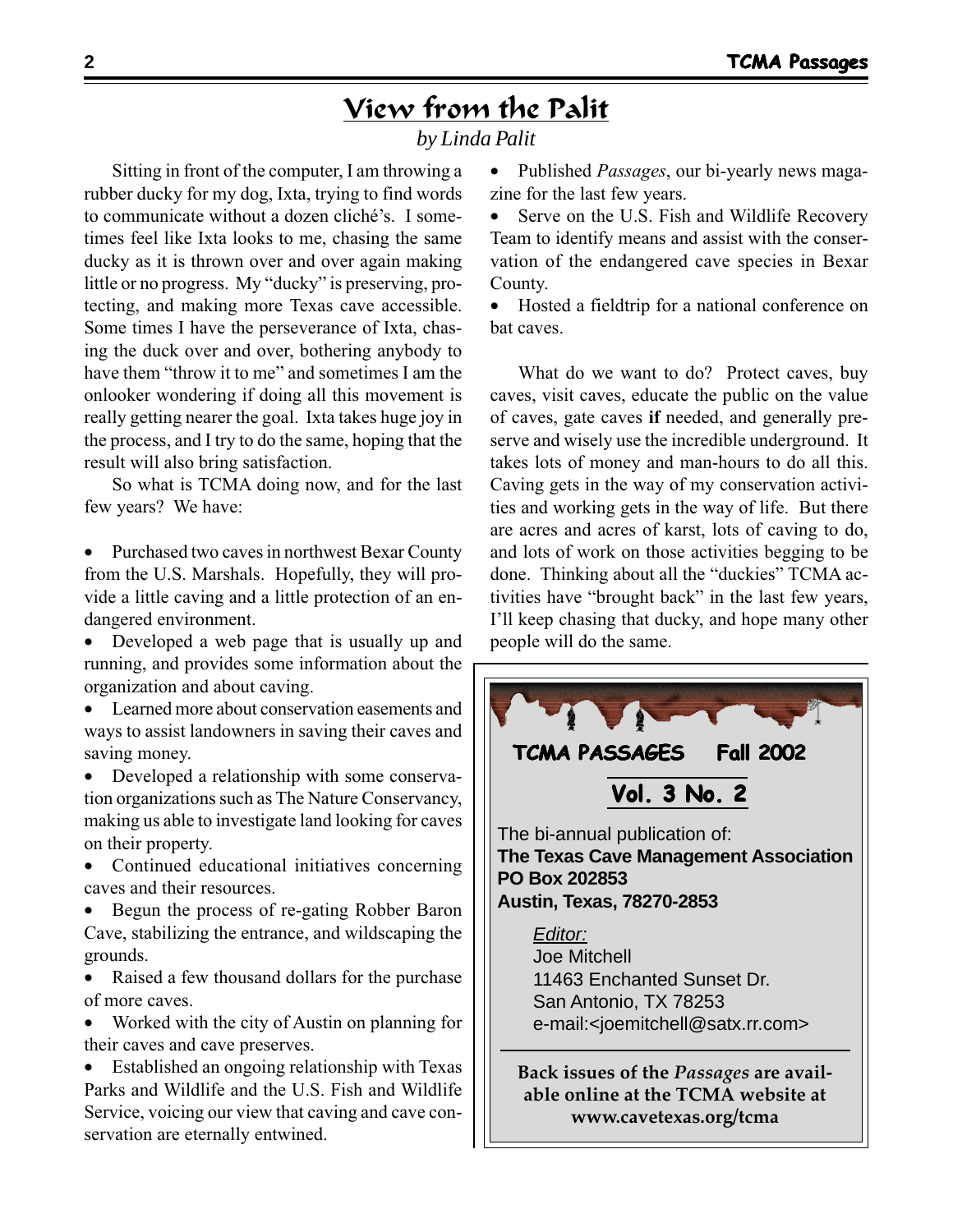## *WESTERN OAKS (from p. 1)*

The event was open to the public, although much effort was invested in reaching the local residents surrounding the preserve and schools in the neighborhood. The Western Oaks neighborhood is located on the Edwards Aquifer Recharge Zone and thus was the ideal target group for educating about the impact humans have on the recharge zone and about prudent landscaping practices that minimize negative affects to our aquifer.

Several local agencies and organizations involved in protection of the karst and associated species participated in the event. Among those who had booths was the Barton Springs Edwards Aquifer Conservation District, who brought a groundwater model that the kids could actually interact



*Western Oaks Karst Preserve: Displays describe the caves* James 'wowed' the non-caver audience *at the opening day event. See WESTERN OAKS next page*

with, a model that shows how the water travels through the aquifer. A full size cast of a dinosaur footprint was on display from the City of Austin's Watershed Protection Department. City biologists brought live specimens of the endangered Barton Springs Salamander, which were available for a few hours of viewing in the early morning and were then returned to the safety of their cool laboratory "aquifer" environment.

Later that morning, after it had warmed up, Bat Conservation International arrived with several different species of bats. Needless to say, everyone was excited and amazed by these little night flying mammals, and BCI staff was inundated with bat questions.

> Texas Cave Management Association took up the task of guiding tours to and through the various caves and answering hundreds of questions about the aquifer, caves, recharge zone, and the TCMA. A veritable feeding frenzy ensued after several kids asked if they could have one of the hundreds of goat bones found in the caves. Before long, the parents had become involved, each leaving the preserve with a memento of their experience and having unknowingly helped make Live Oak Cave just a bit larger by the removal of the bones. Our thanks to the neighbors for their help! TCMA had literally made the whole preserve into a booth by adding signage and pictures along the trails and at each cave and feature, creating the potential for self-guided touring as well as being able to ask questions of the TCMA staff. On hand to represent the TCMA, was vice president Julie Jenkins, and board members Bill Russell and Aimee Beveridge. board member, Faith . Faith Watkins, of Bat Conservation International and recent newcomer to Austin caving, along with James Lopez from the UT Grotto, helped out by doing a reconnaissance trip into Get Down Cave. Faith and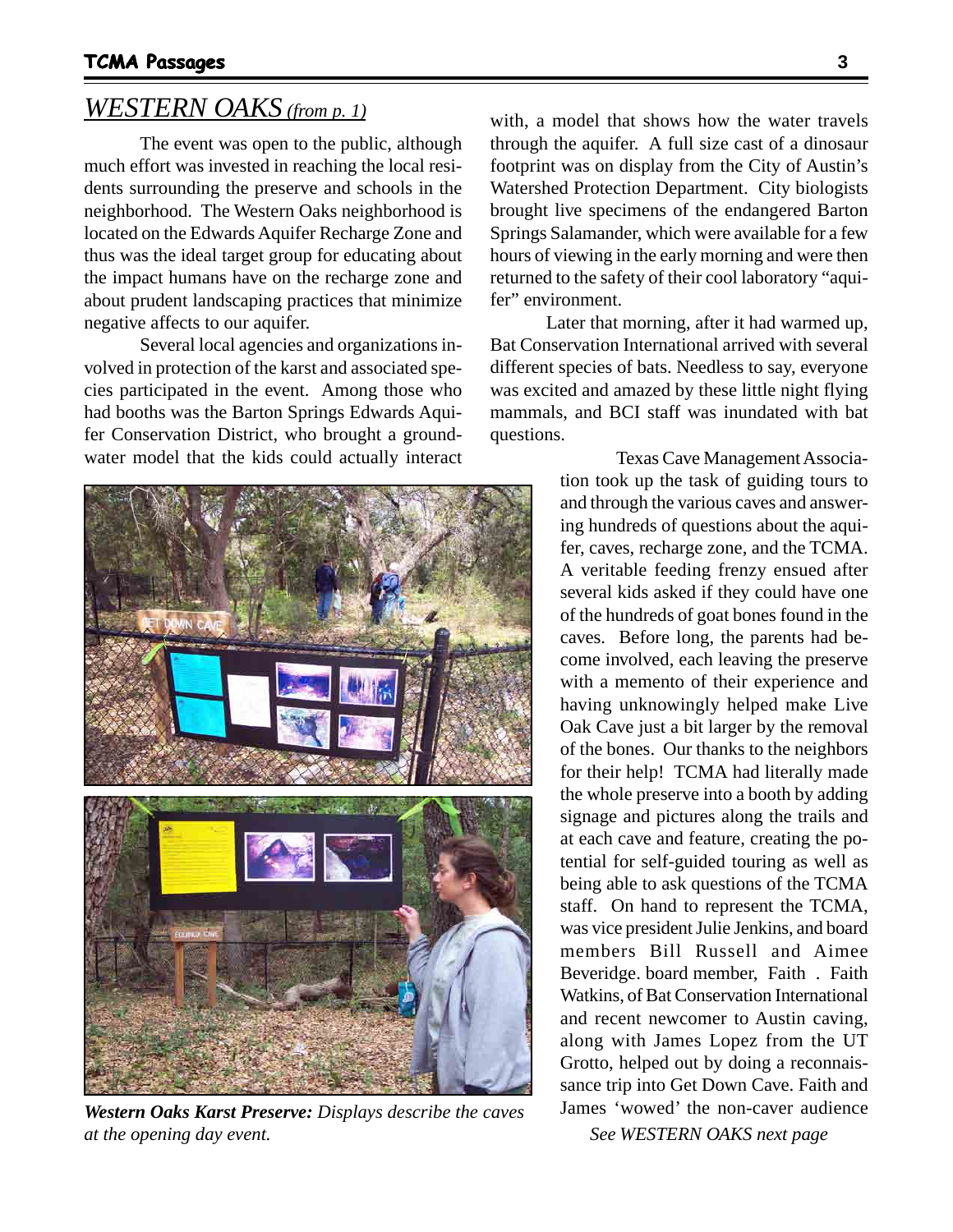## *WESTERN OAKS (from p. 3)*

who watched their descent. Later, we discovered from Faith that there was a dead raccoon in the bottom of the cave. (Whew, or should I say pee-u; glad we didn't send any of the visitors down to find that bloated, odiferous display!)

The National Wildflower Research Center had a booth and answered questions about xeriscaping. Splash, of the Austin Nature and Science Center, brought an interactive game to teach kids about the hydrologic cycle. The Balcones Canyonlands Preserve staff was present to educate neighbors about preservation efforts for the Golden Cheek Warbler and Blackcapped Vireo. Texas Parks and Wildlife was also on hand with a wonderful education display and numerous handouts about plant and animal species in Texas, with an emphasis on endangered species.

All had a fabulous time; hundreds of people who otherwise would not go underground actually entered and visited the caves. TCMA is proud to have been a significant contributor in yet another urban karst preserve and fulfilling its mission of cave preservation and education for our Texas caves and karst.



*Caves of the Western Oaks Karst Preserve*

## The TCMA Karst Groundwater Model - See it at the TCMA booth at TCR

A fun, educational, hands-on demonstration of many groundwater concepts including:

- How groundwater moves.
- Flow rate of groundwater is dependent on the type of aquifer (eg: karst, gravel, fine sand).
- Human activity at or near land surface can contaminate groundwater.

**If you are interested in borrowing the model please contact Aimee Beveridge at aimeebev@hotmail.com or call her at 512-463-7995 during the day or 512-444-4881 in the evenings.**

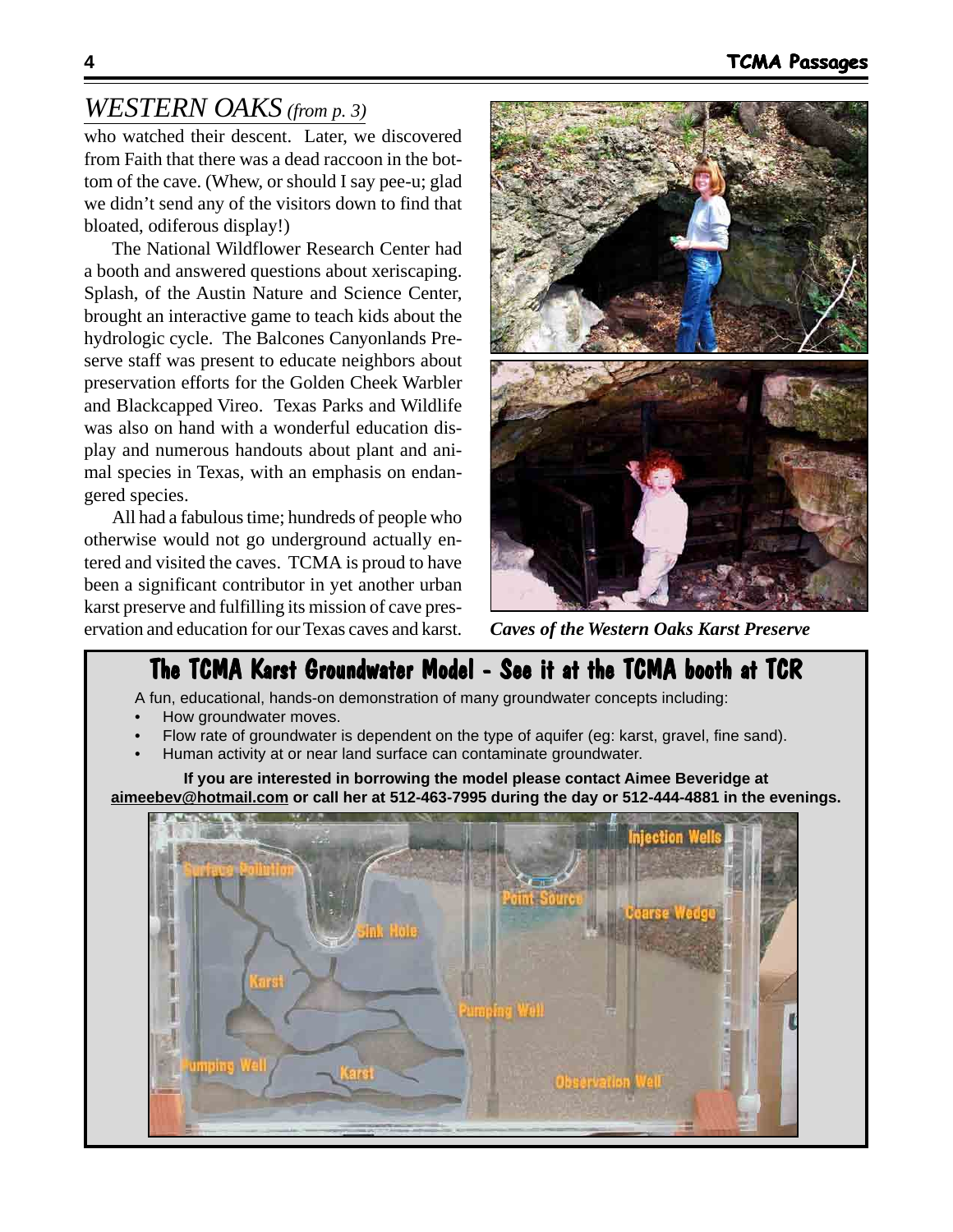## **Robber Baron Entrance Project Update**

### *by Evelynn Mitchell*

The committee organized to rebuild the entrance to Robber Baron has been more active this fall than in the past year. The group has already held two meetings in September to discuss potential plans, and has slated October  $21<sup>h</sup>$  as the date of the next meeting. At the last meeting, the group reviewed the project objectives to be certain that any plan that is chosen will meet all the goals that are required by the U.S. Fish and Wildlife Grant, and the caving community.

The goals of the project are to:

- Provide a system where nutrients can filter into the cave and allow for leaf litter into the cave
- Provide a system where air circulation can be restored
- Provide a system where the cave is protected from vandals
- Restore native species of plants to the area surrounding the cave
- Allow for safe exploration and excavation in the cave
- Monitor and control the fire ant population

In order to achieve these objectives, TCMA has a grant of \$6500 from U.S. Fish and Wildlife, which requires that the recipient match the grant in labor costs. Thus, any plan to reopen Robber Baron must be within the budgetary confinements of the grant, and will require a good amount of labor and time from the caving community.

The committee is currently exploring three different plans to change the entrance design. One involves placing a concrete standpipe into the entrance for human use along with additional smaller pipes for water and leaf debris. The other two plans each involve digging out the trash debris filling the sinkhole to open up the natural entrance further. One of these is evaluating digging out the entire sinkhole, while the other plan would involve digging out a portion of the sinkhole and adding to the current

terraced design. Both of the dig options are planned open up the entrance far enough to walk into.

Each of the plans is currently being evaluated for cost, impact and feasibility. The next meeting will be at the sinkhole to examine the site more thoroughly and take measurements of the current opening.

Evelynn Mitchell will serve as the project manager to coordinate the planning and execution of the work, and to collect the totals on man-hours and money spent on the project. If you would like to volunteer your services in working on the project once the plan has been established, she can be contacted at evelynn@satx.rr.com or by phone at (210)679-8408.

Photos by Daniel Zucker



*The Robber Baron Cave Entrance: sinkhole (top) and bunker closeup (bottom).*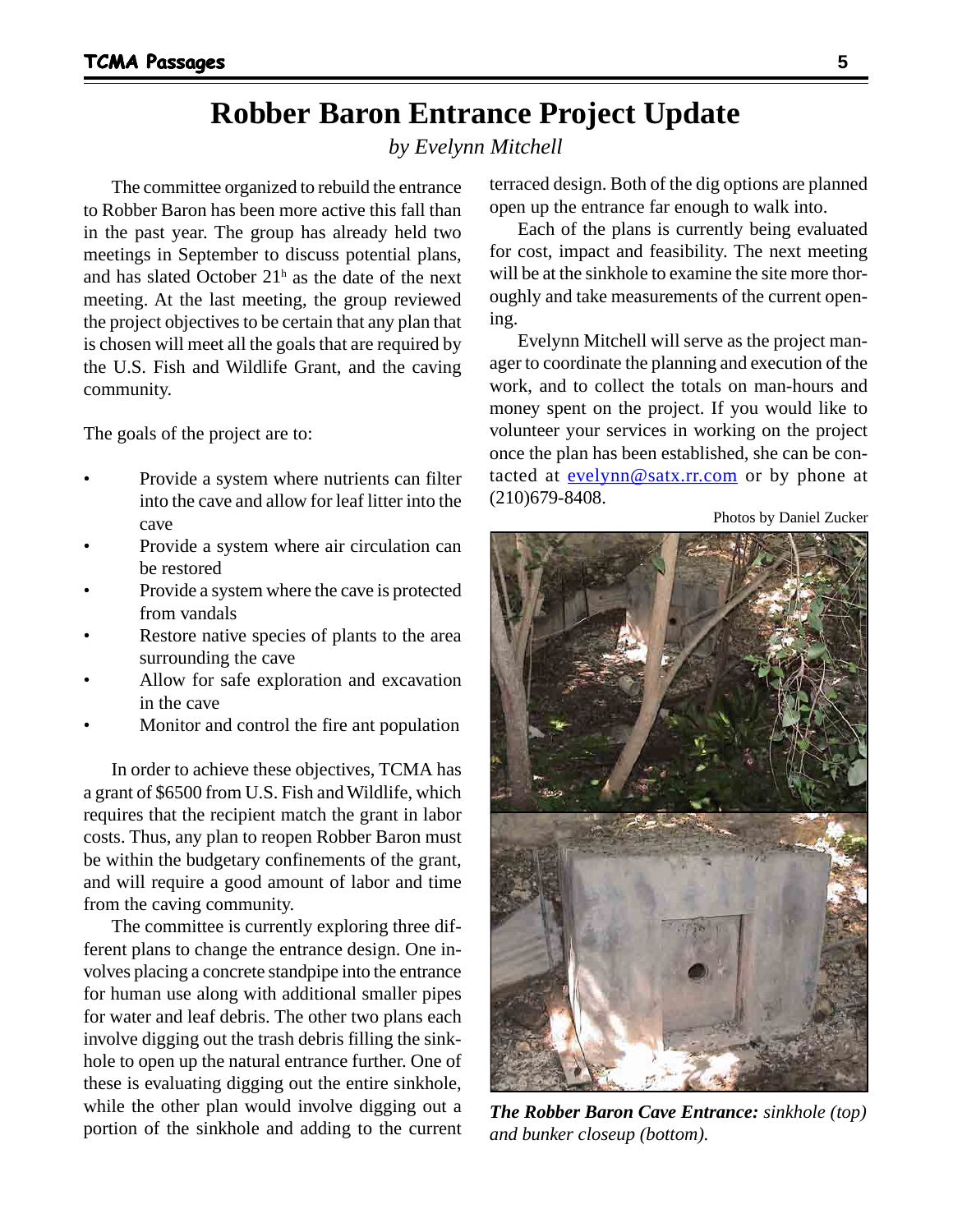### **MINUTES Board of Directors TEXAS CAVE MANAGEMENT ASSOCIATION Meeting Date: Saturday, September 14, 2002 Location: Home of Linda Palit in San Antonio**

| <b>Directors/Officers Attending</b>               | Absent:                                          |
|---------------------------------------------------|--------------------------------------------------|
| Linda Palit, Pres. & Director (Jan 2000-Dec 2002) | Jay Jorden, Director (Jan 2002-Dec 2004)         |
| Bob Burnett, Director (Jan 2000-Dec 2002)         | Bill Russell, Director (Jan 2002-Dec 2004)       |
| Sue Schindel, Treas & Direc (Jan 2001-Dec 2003)   | Julie Jenkins, VP & Director (Jan 2000-Dec 2002) |
| Joe Mitchell, Director (Jan 2002-Dec 2004)        | Aimee Beveridge, Director (Jan 2001-2003         |
|                                                   | Walter Feaster, Director (Jan 2001-2003)         |
|                                                   | <b>Noted Attendees:</b>                          |
|                                                   | Ron Ralph, Past Director                         |
|                                                   | Susan Souby, Secretary, w/ proxy for Jay Jorden  |

### **Opening**

The meeting was called to order by president Linda Palit.

### **I. Approval of Minutes**

The minutes of the meeting on April 27, 2002 at the TSA Spring Convention at Colorado Bend State Park were approved with the correction/clarification submitted by George Veni about the 'Laurel Ridge Caves from US Marshall Service,' Item F. under Old Business. George added the following: The "Laurel Ridge Caves" are located in the rolling Oaks Subdivision on Laurel Ridge Lane. They include Obvious Little Cave, Niche Cave, and World Newt Cave. Chimney Cricket Cave and 4L Cave are nearby but probably on a different property. Niche Cave and World Newt Cave are described in Caves of Bexar County, second edition. Only Obvious Little Cave contains endangered species. Chimney Cricket Cave, 4L Cave, and World Newt Cave are unlikely to contain endangered species. Niche Cave may prove to be a more significant size cave, to possibly include the listed species, once the trash is dug out of its entrance. I would support TCMA acquiring the caves even if they do not offer any notable recreational caving opportunity.

### **II. Treasurer's Report**

Treasurer Sue Schindel reported that TCMA now has a balance of \$16,297.48. She just received notice that TCMA was paid by Camp Bullis for January 2002. Sue has paid Peter Sprouse for invoices submitted through May 2002. Sue will pay Peter for more recent invoices submitted. Sue received a check from BCI (Bat Conservation International) for \$805.00 and reimbursed Ron Ralph for his expenses of \$505.28 resulting in an income of \$299.72 for the BCI cave gate field trip. TCMA has been paid by Lumberman's (LIC) for the invoices Sue submitted for work done in the Buttercup Creek Subdivision in 1999-2000 and 2000-2001.

### **III. Other Committee Reports**

### **A. Membership**

Susan reported that there have been 6 new memberships and one donation of \$100.00 (Explorer's category) received since the last meeting at the TSA Spring Convention. Susan will mail out membership renewal notices and requests for donations from life members before TCR. Susan reported that there are about 50 current members and 60 life and honorary members. Susan will contact Joe Ranzau about the status of the TSA membership list and the possibility of using that list as a mailing list for contacting potential new members or old members who have not renewed.

### **B. Cave Acquisition**

Joe Mitchell recently checked on the availability of two properties for possible acquisition. One is a property near Bracken Cave with a house. Joe contacted the realtor and landowner. The asking price is \$250,000 - 300,000 and they require a signed agreement of our interest to look at the property. Joe believes that the cave has been surveyed by a geologist from Corpus, but reported that George Veni doesn't know who it is. There is no known name for the cave.

The second property includes Deepwater Cave. It includes 2 lots in a subdivision in Comal County on the north side of the Guadalupe River near Hwy 281. The subdivision is not developed; there is no infrastructure and the survey markers appear to have been in place for a long time. Joe found 2 entrances to the cave. The entrances are on one lot and the cave on another, lots 19 and 20. George has a map of the cave, but it does not show 2 entrances. Linda described the cave as very nice with vertical drops; an upstream lead that has not been pushed and downstream passage that goes quite a way. There is bad air in the summer. Linda said it would be a good cave for a recreational cave. Linda and Joe have sent a letter from TCMA to the owners/developers stating our interest in the cave and asking for a meeting.

### **IV. Old Business**

### **A. Bullis - contract and payment schedules**

The contract with Camp Bullis will renew in September. Linda has been managing the contract and except for having to resubmit the invoices since January 2002, everything is on target. The new contract includes 4 new caves, increasing the total to 36 caves. The contract includes an increase for the new caves and a 5% cost of living increase. Linda will continue to manage the contract until she has documented the procedure. At that time someone else could take over.

### **B. Robber Baron Meeting and Project**

There will be a meeting at Linda's house on Monday, 9/16 about Robber Baron. The cave has been closed for a year because of instability of the entrance. As a TCMA owned cave, it is the responsibility of the TCMA Board to appoint a project manager for directing the work on the entrance and for proceeding with the US Fish & Wildlife partnership agreement. Linda will facilitate the selection of a project manager. There is some urgency in completing the entrance and beginning the partnership project as the federal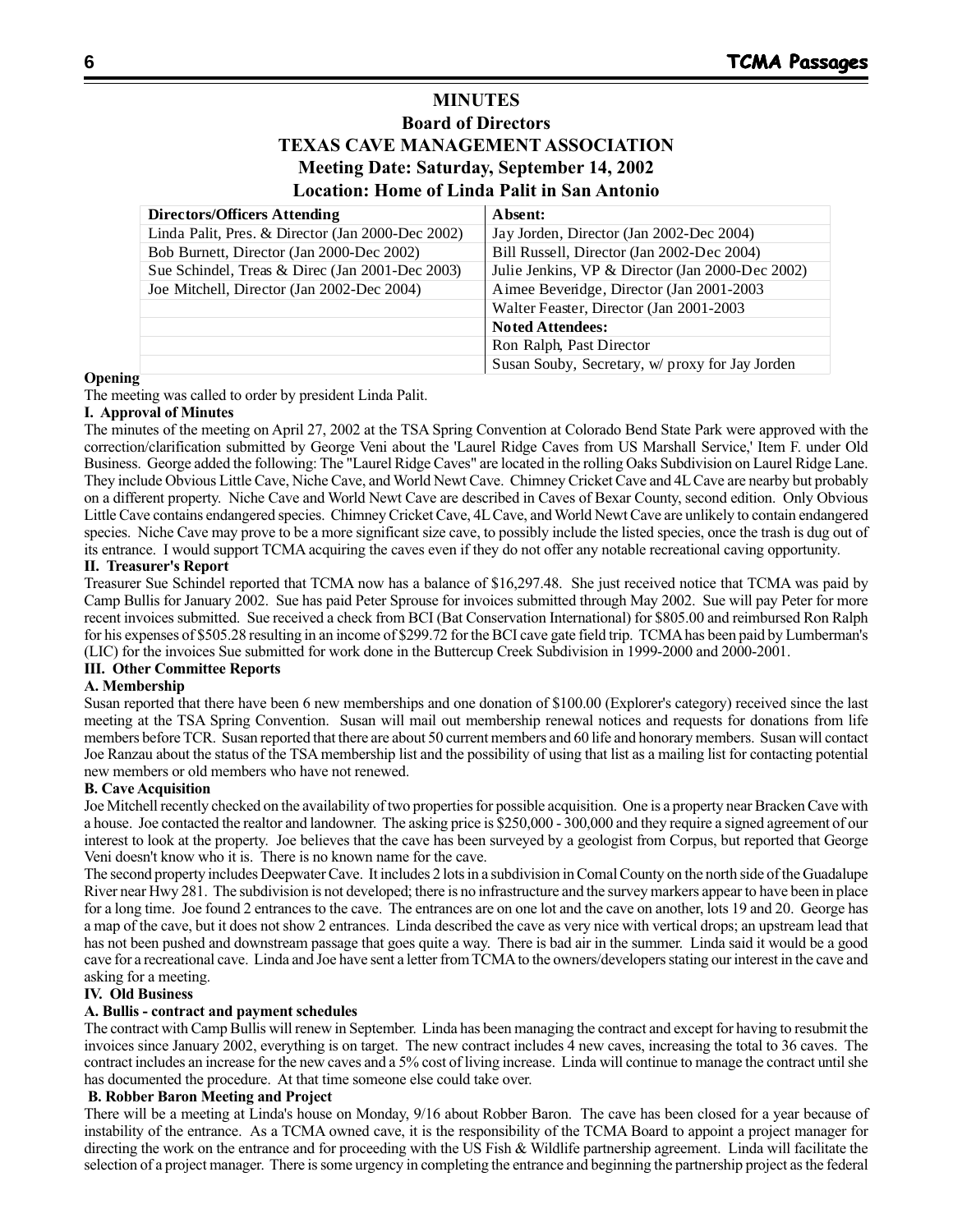### **TCMA Passages 7**

### money must be spent by January 2003.

### **C. 0-9 Well and Amazing Maze**

Since Walter Feaster has been ill, Linda will proceed with contacting James Benson & Steve Hartman with UT Lands in Midland to finalize the agreement for TCMA management of 0-9 Well and Amazing Maze. A draft was reviewed by several TCMA board members and an attorney in Austin and returned to Walter earlier in the year. Jay checked on a rider for our insurance that is required in the agreement and it is affordable. When the final agreement is returned to TCMA, the attorney will review it again before being sent to the TCMA board for final approval and signatures.

### **D. Land Trust Rally**

TCMA is leading cave trips on Saturday October 26 and Sunday October 27 as part of the Land Trust Alliance Rally 2002. Linda will contact Julie Jenkins and Bill Russell about leading the trips to Whirlpool Cave and possibly District Park Cave. If Julie and Bill are not able to commit next week, Linda will call Rune and Ron to lead the trips. Several volunteers have committed to participate: Linda will be there both days, Joe Mitchell will help Saturday, and Mark Gee from Dallas will help. The Board discussed providing helmets and lights and charging the Land Trust for use of the equipment. The helmets and lights will come from the UT or Bexar Grottos or possibly be purchased. The Board also discussed providing knee and elbow pads.

### **E. TCR Publications**

**J**oe will send out a request for articles for the fall issue of Passages. He has an article from Aimee about the karst model and expects to have several additional articles: the 0-9 Well agreement from Linda, the Western Oaks Karst Preserve from Julie or Bill, and the NSS Convention this summer in Maine from Jay.

### **F. TCR - T-shirts or Other?**

The Board agreed that the T-shirt sold last year was handsome and agreed to selling TCMA logo T-shirts but suggested a different type of shirt. Rune will check with Vreeland Graphics on a different style of shirt and a different color. Linda will get the original art for the brochure from Julie and Joe will get additional brochures printed. There are quite a few decals remaining and will not be reprinted at this time. The decals will be given to new or renewing members and sold for \$1.00 to others. The tent will be set up as last year. Linda will determine a time and date for the meeting of the Board of Directors and the general membership at TCR and make that time and date known.

### **G. Marshall's Caves**

TCMA sent a check to the U.S. Marshall's for purchase of the confiscated caves in the Rolling Oaks Subdivision on Laurel Ridge Lane. The check has not cleared, and Linda will verify the status of the check and receipt of the titles to the caves. Linda had information on several grant programs that may be appropriate for these caves. See A. Fish Land Incentive Program under New Business.

### **H. Buttercup Creek Caves**

Linda will check with Bill Russell about the status of the work on the Buttercup Creek Caves and the management agreement with Lumberman's (LIC). Bill will determine if Sue should send another invoice to LIC for work done by Mike Wharton in 2001-2002. As Sue reported in the Treasurer's report TCMA received payment for work done in 1999-2000 and 2000-2001. Linda will also ask Bill to check on the status of invoices from Mike Wharton.

### **V. New Business**

### **A. Fish Land Incentive Program - similar to Partner's**

Linda distributed information on 2 grants programs that were presented to her by Tannika Engelhard, Fish and Wildlife Biologist with the US Fish & Wildlife Service, as programs for which TCMA would be eligible: the Private Stewardship Grants Program (PSGP) and the Landowner Incentive Program (LIP). Linda mentioned Robber Baron and the US Marshall's caves as being good candidates for these programs.

### **B. MOU Edward's**

Joe will pursue developing a Memorandum of Understanding with the Edward's Aquifer Authority for monitoring and managing caves. Hills and Dells and Valdina Farms Sinkhole were mentioned specifically as candidates for management agreements.

### **C. Other**

### **Sorcerer's Cave**

Linda will check with the Nature Conservancy on the status of Sorcerer's Cave.

### **Nominations Committee-Terms of 3 Board members expire Dec 2002**

Linda appointed a Nominations Committee consisting of Ron Ralph, Joe Mitchell, Sue Schindel, and Susan Souby. The terms of 3 Board members will expire in December 2002, and new members will be elected at the TCR in October. The 3 members whose terms are expiring are Linda Palit, Julie Jenkins, and Bob (Rune) Burnett. The Nominations committee will solicit nominees and present them to the general membership at TCR for a vote. Ten percent of the general membership must be in attendance for the vote to take place.

### **Reducing the number of the Board of Directors from 9 to 7**

The Board discussed the advantages of reducing the number of members of the Board of Directors from 9 to 7 members. One of the advantages mentioned was that fewer Board members would facilitate meetings and allow active and interested members more time to work on specific projects and issues. Committees that would report progress to the Board would direct these projects. Also discussed was that the Board is authorized to appoint officers such as Executive Director, President, Secretary, and Treasurer to help with the administration of the organization. With fewer Board members, the Board would direct committees to work on projects or issues and would direct appointed officers to take care of the administrative issues. The Board reviewed the by-laws regarding changing the number of members of the Board of Directors. This change requires a vote by the general membership on a resolution. Attendance by 10% of the general membership is required to take a vote. The Board concluded discussion by saying that further discussion is needed when more board members could participate.

### **The meeting was adjourned.**